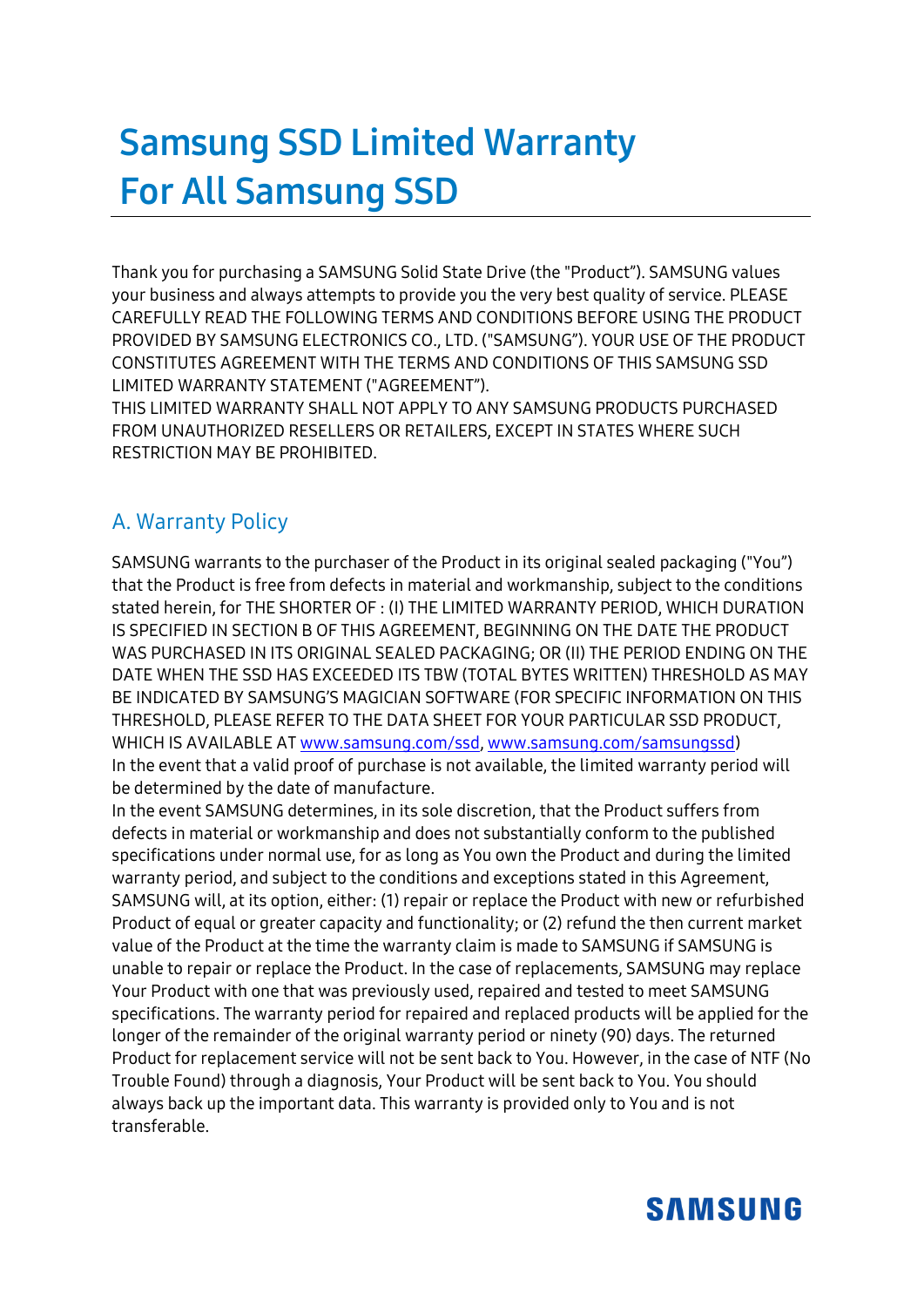### B. Limited Warranty Condition (Period and TBW)

| Product        | Capacity                     | <b>Product Warranty Policy</b><br>(Period or TBW)     |  |
|----------------|------------------------------|-------------------------------------------------------|--|
|                | 120GB                        | 3 years or 35 TB TBW                                  |  |
| 750 EVO        | 250GB                        | 3 years or 70 TB TBW                                  |  |
|                | 500GB                        | 3 years or 100 TB TBW                                 |  |
| 830 Series     | 64GB/128GB/256GB/512GB       | 3 years                                               |  |
| 840 Series     | 120GB/250GB/500GB            | 3 years                                               |  |
| 840 PRO Series | 128GB/256GB/512GB            | 5 years<br>(73 TB TBW for enterprise<br>applications) |  |
| 840 EVO Series | 120GB/250GB/500GB/750GB /1TB | 3 years                                               |  |
| 850 PRO Series | 128GB/256GB                  | 10 years or 150 TB TBW                                |  |
|                | 512GB/1TB                    | 10 years or 300 TB TBW                                |  |
|                | 2TB                          | 10 years or 450 TB TBW                                |  |
|                | 4TB                          | 10 years or 600 TB TBW                                |  |
| 850            | 120GB                        | 3 years or 75 TBTBW                                   |  |
| 850 EVO Series | 120GB/250GB                  | 5 years or 75 TB TBW                                  |  |
|                | 500GB/1TB                    | 5 years or 150 TB TBW                                 |  |
|                | 2TB/4TB                      | 5 years or 300 TB TBW                                 |  |
| 860 PRO        | 256GB                        | 5 years or 300 TB TBW                                 |  |
|                | 512GB                        | 5 years or 600 TB TBW                                 |  |
|                | 1TB                          | 5 years or 1,200 TB TBW                               |  |
|                | 2TB                          | 5 years or 2,400 TB TBW                               |  |
|                | 4TB                          | 5 years or 4,800 TB TBW                               |  |
| 860 EVO Series | 250GB                        | 5 years or 150 TB TBW                                 |  |
|                | 500GB                        | 5 years or 300 TB TBW                                 |  |
|                | 1TB                          | 5 years or 600 TB TBW                                 |  |
|                | 2TB                          | 5 years or 1,200 TB TBW                               |  |
|                | 4TB                          | 5 years or 2,400 TB TBW                               |  |
| 860 QVO        | 1TB                          | 3 years or 360 TB TBW                                 |  |
|                | 2TB                          | 3 years or 720 TB TBW                                 |  |
|                | 4TB                          | 3 years or 1,440 TB TBW                               |  |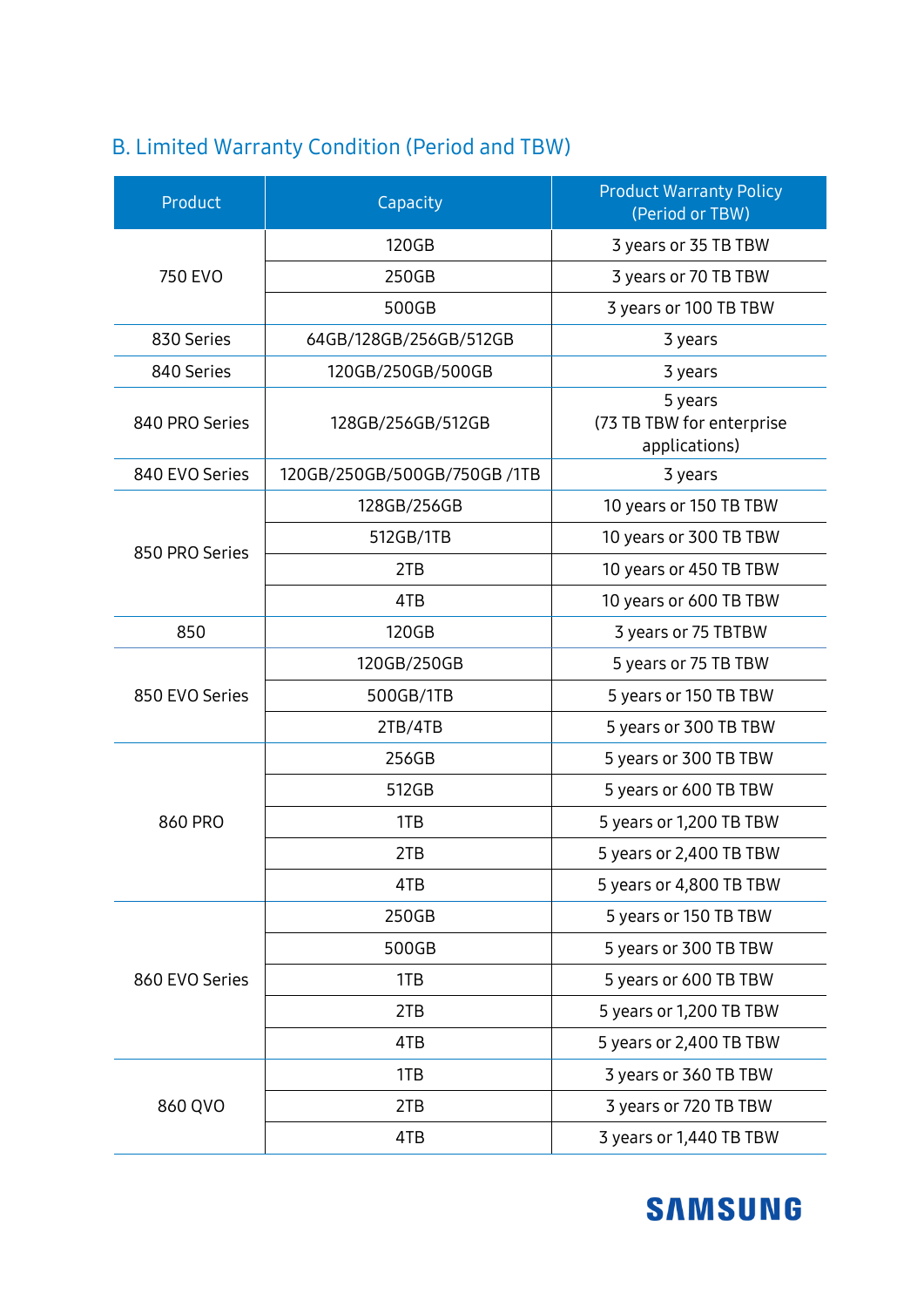| Product                  | Capacity | <b>Product Warranty Policy</b><br>(Period or TBW) |  |
|--------------------------|----------|---------------------------------------------------|--|
| 870 QVO                  | 1TB      | 3 years or 360 TB TBW                             |  |
|                          | 2TB      | 3 years or 720 TB TBW                             |  |
|                          | 4TB      | 3 years or 1440 TB TBW                            |  |
|                          | 8TB      | 3 years or 2880 TB TBW                            |  |
| 870 EVO                  | 250GB    | 5 years or 150 TB TBW                             |  |
|                          | 500GB    | 5 years or 300 TB TBW                             |  |
|                          | 1TB      | 5 years or 600 TB TBW                             |  |
|                          | 2TB      | 5 years or 1,200 TB TBW                           |  |
|                          | 4TB      | 5 years or 2,400 TB TBW                           |  |
| 950 PRO                  | 256GB    | 5 years or 200 TB TBW                             |  |
|                          | 512GB    | 5 years or 400 TB TBW                             |  |
|                          | 250GB    | 3 years or 100 TB TBW                             |  |
| 960 EVO                  | 500GB    | 3 years or 200 TB TBW                             |  |
|                          | 1TB      | 3 years or 400 TB TBW                             |  |
|                          | 512GB    | 5 years or 400 TB TBW                             |  |
| <b>960 PRO</b>           | 1TB      | 5 years or 800 TB TBW                             |  |
|                          | 2TB      | 5 years or 1,200 TB TBW                           |  |
| 970 EVO,<br>970 EVO Plus | 250GB    | 5 years or 150 TB TBW                             |  |
|                          | 500GB    | 5 years or 300 TB TBW                             |  |
|                          | 1TB      | 5 years or 600 TB TBW                             |  |
|                          | 2TB      | 5 years or 1,200 TB TBW                           |  |
|                          | 512GB    | 5 years or 600 TB TBW                             |  |
| 970 PRO                  | 1TB      | 5 years or 1,200 TB TBW                           |  |
| <b>980 PRO</b>           | 250GB    | 5 years or 150 TB TBW                             |  |
|                          | 500GB    | 5 years or 300 TB TBW                             |  |
|                          | 1TB      | 5 years or 600 TB TBW                             |  |
|                          | 2TB      | 5 years or 1,200 TB TBW                           |  |
| 980                      | 250GB    | 5 years or 150 TB TBW                             |  |
|                          | 500GB    | 5 years or 300 TB TBW                             |  |
|                          | 1TB      | 5 years or 600 TB TBW                             |  |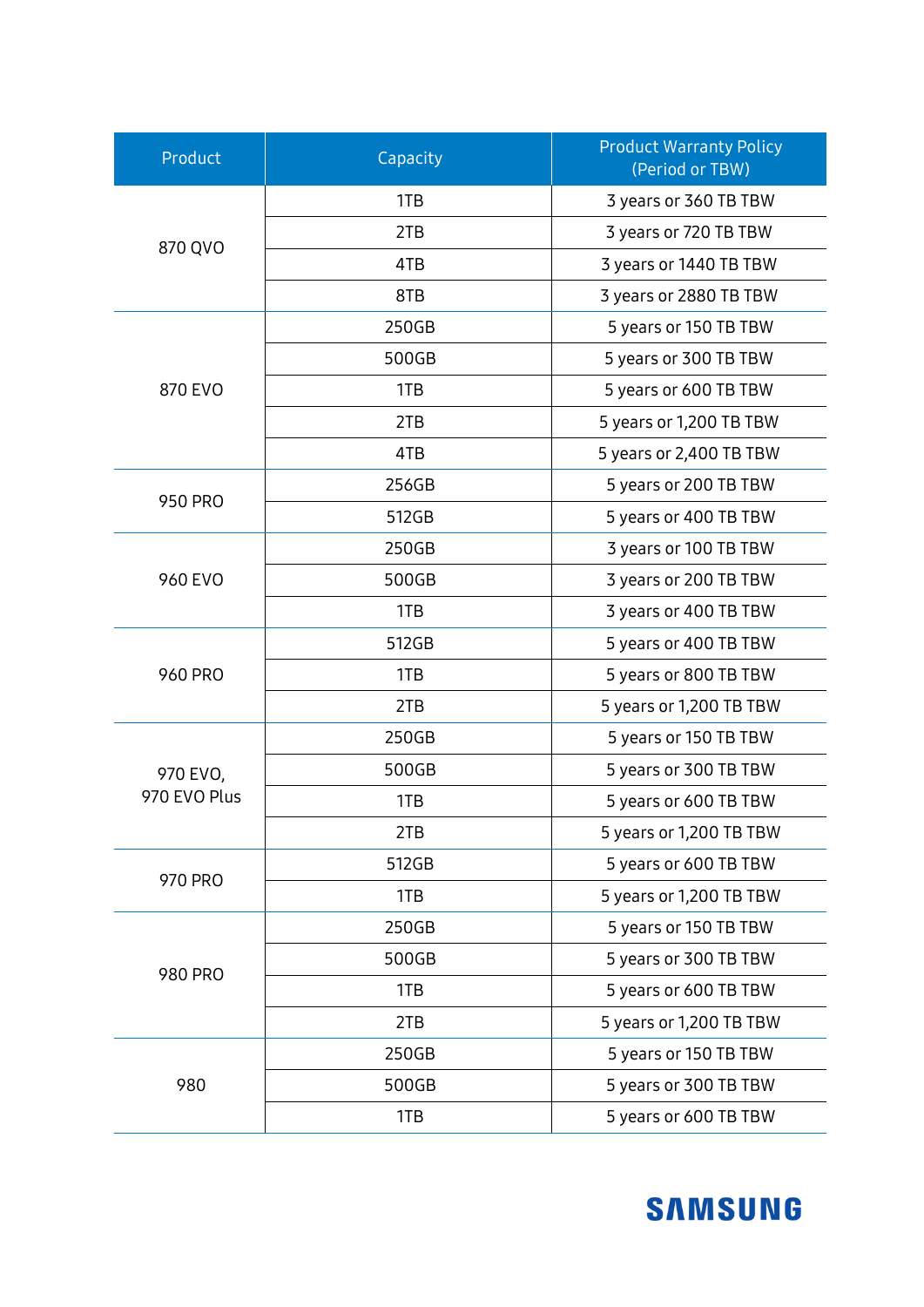#### C. Extent of the Limited Warranty

The warranty stated herein shall NOT apply if: (i) the Product was not used in accordance with any accompanying instructions, (ii) the Product was not used for its intended function and environment (iii) any failure or defect arose out of the presence of a third party product, software or component, whether authorized or not, (iv) any failure or defect was a result of improper installation or testing, misuse, neglect, unauthorized repair, modification, accident, or other external causes, OR (v) there exist any other circumstances which SAMSUNG determines is evidence of a breach of this Agreement by You. You acknowledge and agree that the Product is not designed for and shall not be used in, including without limitation, life support systems, critical care, medical or safety equipment, or other applications where failure could result in loss of life or personal or physical harm, or any military or defense application, or any governmental procurement to which special terms or provisions may apply. Accordingly, SAMSUNG disclaims any and all liability in connection with, arising out of, or related to, any such use of the Product and you assume all risks rising from any such or similar application of the Product.

SAMSUNG's warranty does NOT cover any costs and expenses relating to SSDs' overhaul/assembly and data recovery for repairs or replacements. SAMSUNG's warranty also does NOT cover Products which, by way of example, have been received improperly packaged, altered, or physically damaged. Products will be inspected upon receipt. You can refer to a non-exhaustive list of examples of the warranty exclusions below:

- improperly packaged or shipped, including use of non-qualified shipping container;
- any alterations, modifications, or physical damage of the Product, including but not limited to, deep scratches;
- any alterations, modifications, or removal of any SAMSUNG labels or barcodes on the Product;
- opened SSD casing; or
- tampered or missing tape seal or serial number.

#### D. Warranty Limitations and Limitations of Liability

EXCEPT FOR THE EXPRESS WARRANTIES STATED HEREIN, SAMSUNG DISCLAIMS ALL OTHER EXPRESS AND IMPLIED WARRANTIES, INCLUDING BUT NOT LIMITED TO ANY IMPLIED WARRANTIES OF MERCHANTABILITY, FITNESS FOR A PARTICULAR PURPOSE, NONINFRINGEMENT, COURSE OF DEALING AND USAGE OF TRADE. ALL EXPRESSED AND IMPLIED WARRANTIES ARE LIMITED IN DURATION TO THE LIMITED WARRANTY PERIOD. THIS AGREEMENT CONTAINS SAMSUNG'S ENTIRE LIABILITY AND YOUR EXCLUSIVE REMEDY FOR BREACH OF THIS AGREEMENT. IN NO EVENT SHALL SAMSUNG, ITS SUPPLIERS OR ANY AFFILIATES BE LIABLE FOR ANY INDIRECT, CONSEQUENTIAL, INCIDENTAL OR SPECIAL DAMAGES, ANY FINANCIAL LOSS OR ANY LOST DATA OR FILES, EVEN IF SAMSUNG HAS BEEN ADVISED OF THE POSSIBILITY OF SUCH DAMAGE AND NOTWITHSTANDING THE FAILURE OF ESSENTIAL PURPOSE OF ANY LIMITED REMEDY. IN NO EVENT WILL SAMSUNG'S LIABILITY EXCEED THE AMOUNT PAID BY YOU FOR THE PRODUCT. THESE LIMITATIONS AND EXCLUSIONS APPLY TO THE FULLEST EXTENT PERMITTED BY APPLICABLE LAW.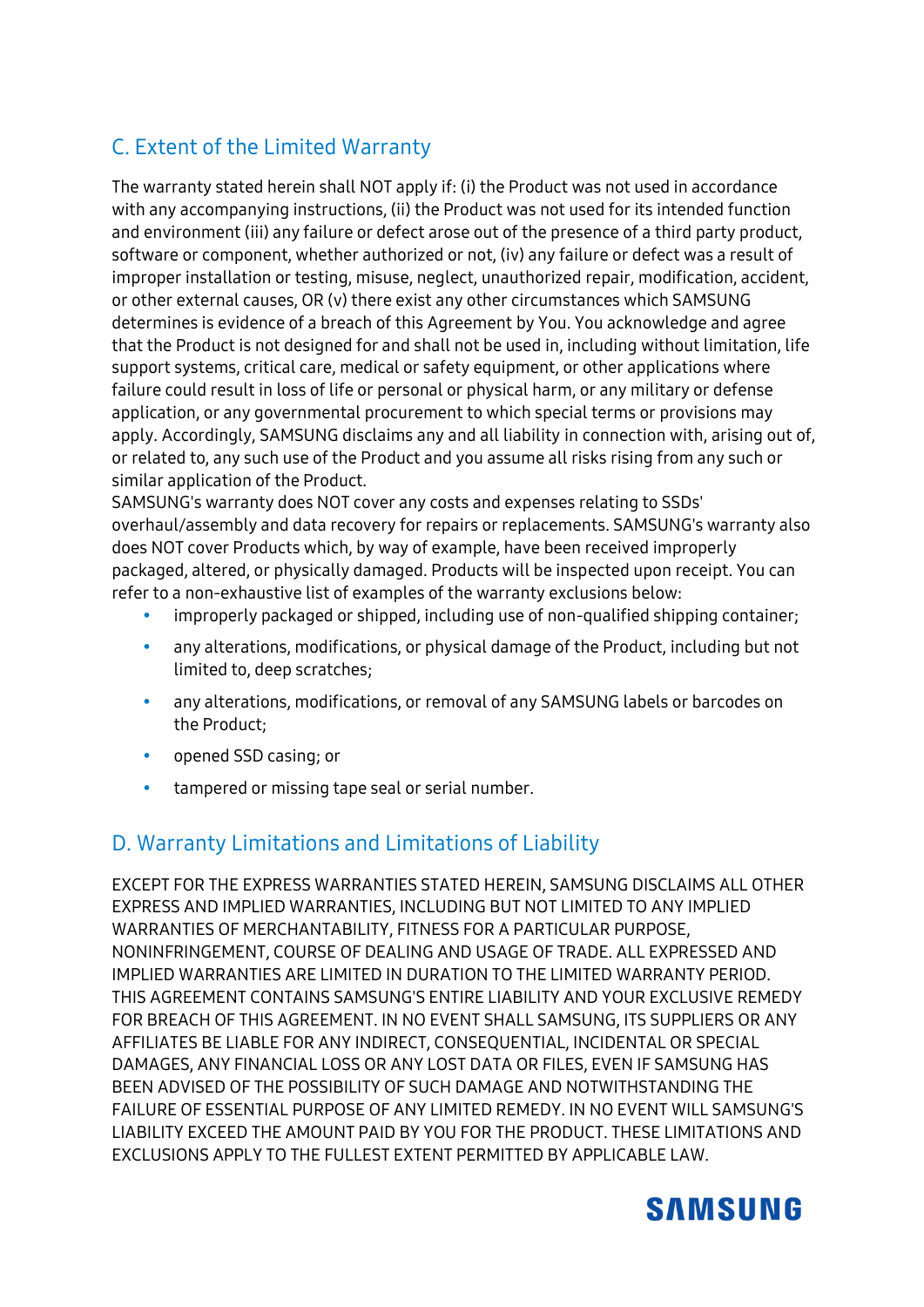#### E. Law and Jurisdiction

This Agreement shall be governed by and construed in accordance with the laws of the Republic of Korea (excluding conflict of law's provisions which may direct the application of another jurisdiction's laws). All disputes, controversies or claims between the parties arising out of or in connection with this Agreement (including its existence, validity or termination) shall be finally resolved by arbitration to be held in Seoul, Korea and conducted in English under the Rules of Arbitration of the International Chamber of Commerce. The arbitral award shall be final and binding on the parties. Except to the extent entry of judgment and any subsequent enforcement may require disclosure, all matters relating to the arbitration, including the award, shall be held in confidence.